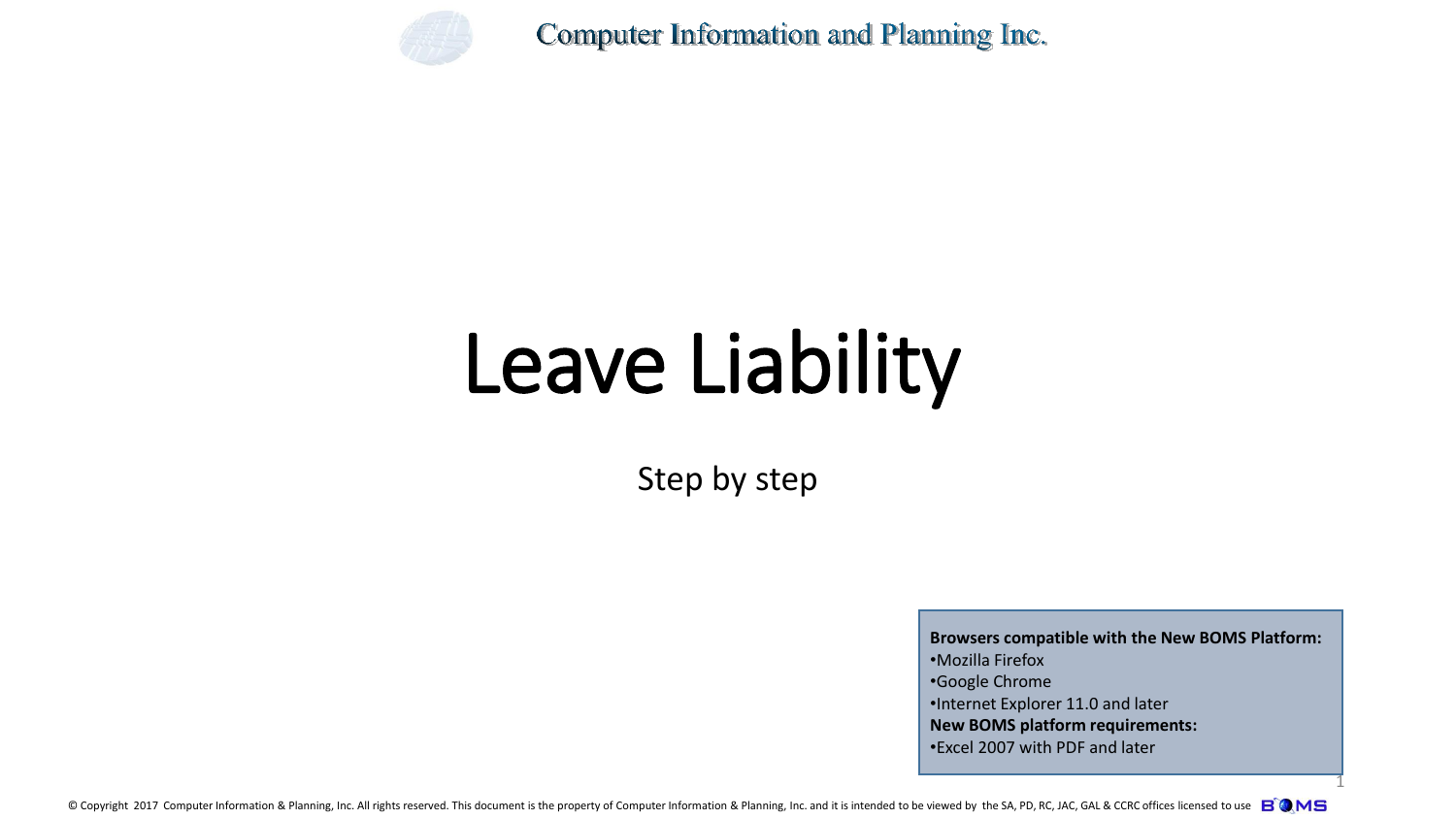

## Leave Liability

### 1 – Leave Liability

This section describes how to run a leave liability…………………………………………….………………..……………………………………...…..*Page 3*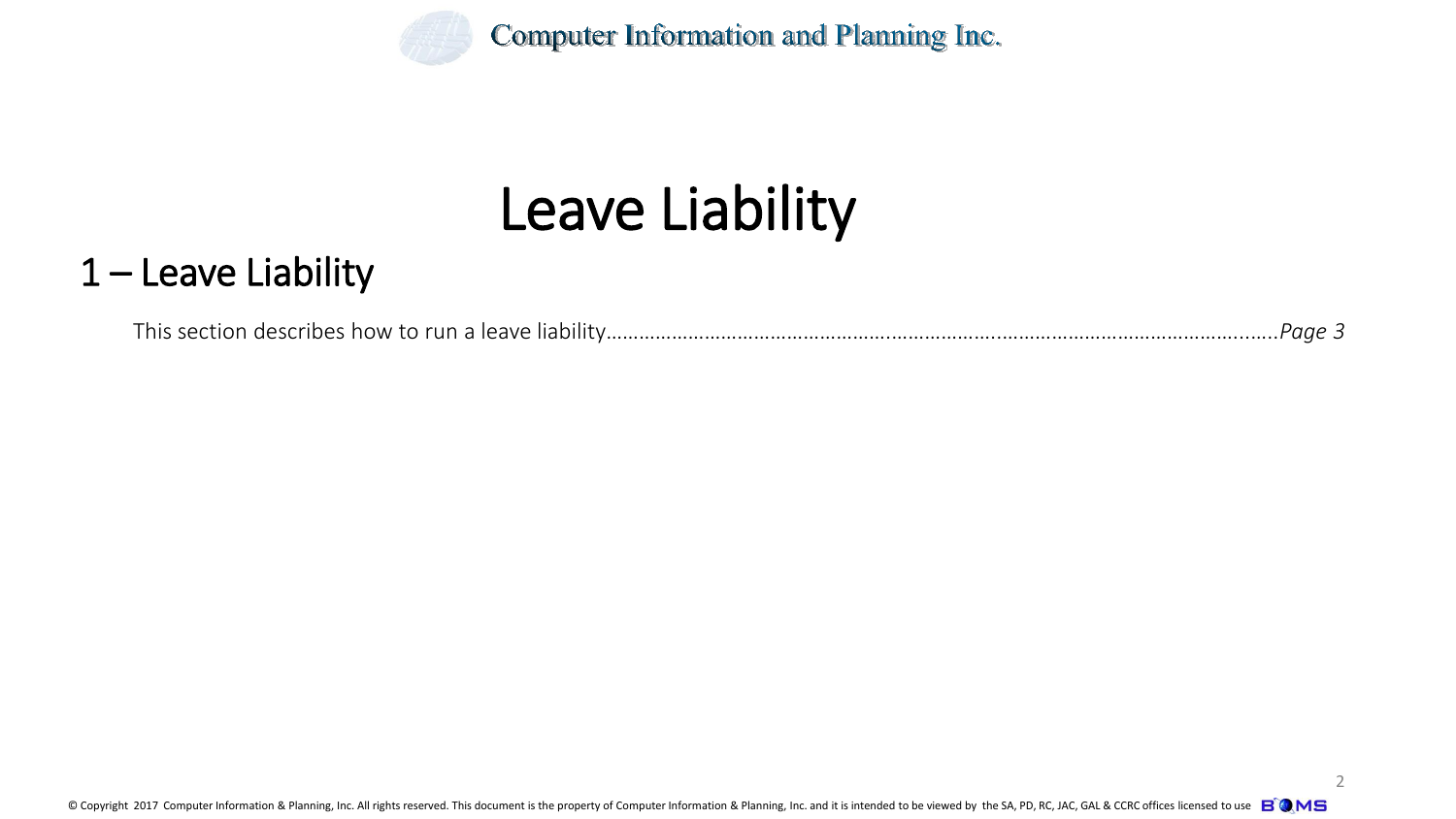

To access the Leave Liability screen, go to **Module** >> **BOMS Personnel**. Then go to **Reports** >> **Leave Liability**

| Module $\vee$          | My activities $\blacktriangleright$ |
|------------------------|-------------------------------------|
| Employee $\mathscr G$  |                                     |
| <b>BOMS Accounting</b> |                                     |
| <b>BOMS</b> Imaging    |                                     |
| <b>BOMS Inventory</b>  |                                     |
| <b>BOMS Personnel</b>  |                                     |
| <b>BOMS Security</b>   |                                     |

| Reports $\vee$ Approval $\vee$ Administration $\vee$ | Help $\vee$               |
|------------------------------------------------------|---------------------------|
| All employees                                        | <b>Special</b>            |
| Applicants                                           | Photo album               |
| OPS employee<br>Permanent employee                   | <b>EEO</b> reports        |
|                                                      | Turnover analysis reports |
|                                                      | Applicants memo           |
|                                                      | Leave liability           |
|                                                      | Conversion memo           |
|                                                      | Rate and position control |
|                                                      | Sick pool control         |
|                                                      | Class totals              |
|                                                      | <b>Deduction totals</b>   |

| Module $\blacktriangleright$<br>Activities $\blacktriangleright$ | Reports $\blacktriangleright$<br>Approval v      | Administration $\blacktriangleright$ | Help $\vee$                     |
|------------------------------------------------------------------|--------------------------------------------------|--------------------------------------|---------------------------------|
| Open report                                                      |                                                  |                                      |                                 |
|                                                                  |                                                  |                                      | Leave liability as of 6/30/2017 |
| Select a report                                                  | Leave Liability Worksheet<br>Leave Payout Detail | $\Delta$                             |                                 |
| Entity of source                                                 | Charlotte County<br>$\Delta$<br>Trials           |                                      |                                 |
| Liability GAAFR fund                                             | 10 [General Revenue]                             |                                      |                                 |
|                                                                  |                                                  |                                      | This is the screen that         |
|                                                                  | June 30, 2016                                    |                                      | you will see when               |
| <b>Beginning liability</b>                                       | \$0.00                                           |                                      |                                 |
| Short term factors                                               | 0.00                                             |                                      | opening Leave Liability         |
|                                                                  | June 30, 2015                                    |                                      | Part 1.                         |
| <b>Beginning liability</b>                                       | \$100.00                                         |                                      |                                 |
| Short term factors                                               | 0.00                                             |                                      |                                 |
|                                                                  | June 30, 2014                                    |                                      |                                 |
| <b>Beginning liability</b>                                       | \$0.00                                           |                                      |                                 |
|                                                                  | 2017 Terminated Employee Payments:               |                                      |                                 |
| Total annual payments                                            | <br>\$0.00                                       |                                      |                                 |
| <b>Total annual hours</b>                                        | $\mathbf 0$                                      |                                      |                                 |
| Total sick payments                                              | $\cdots$<br>\$0.00                               |                                      |                                 |
| <b>Total sick hours</b>                                          | 0                                                |                                      |                                 |
| Total comptime payments                                          | <br>\$0.00                                       |                                      |                                 |
| Total comptime hours                                             | $\mathbf{0}$                                     |                                      |                                 |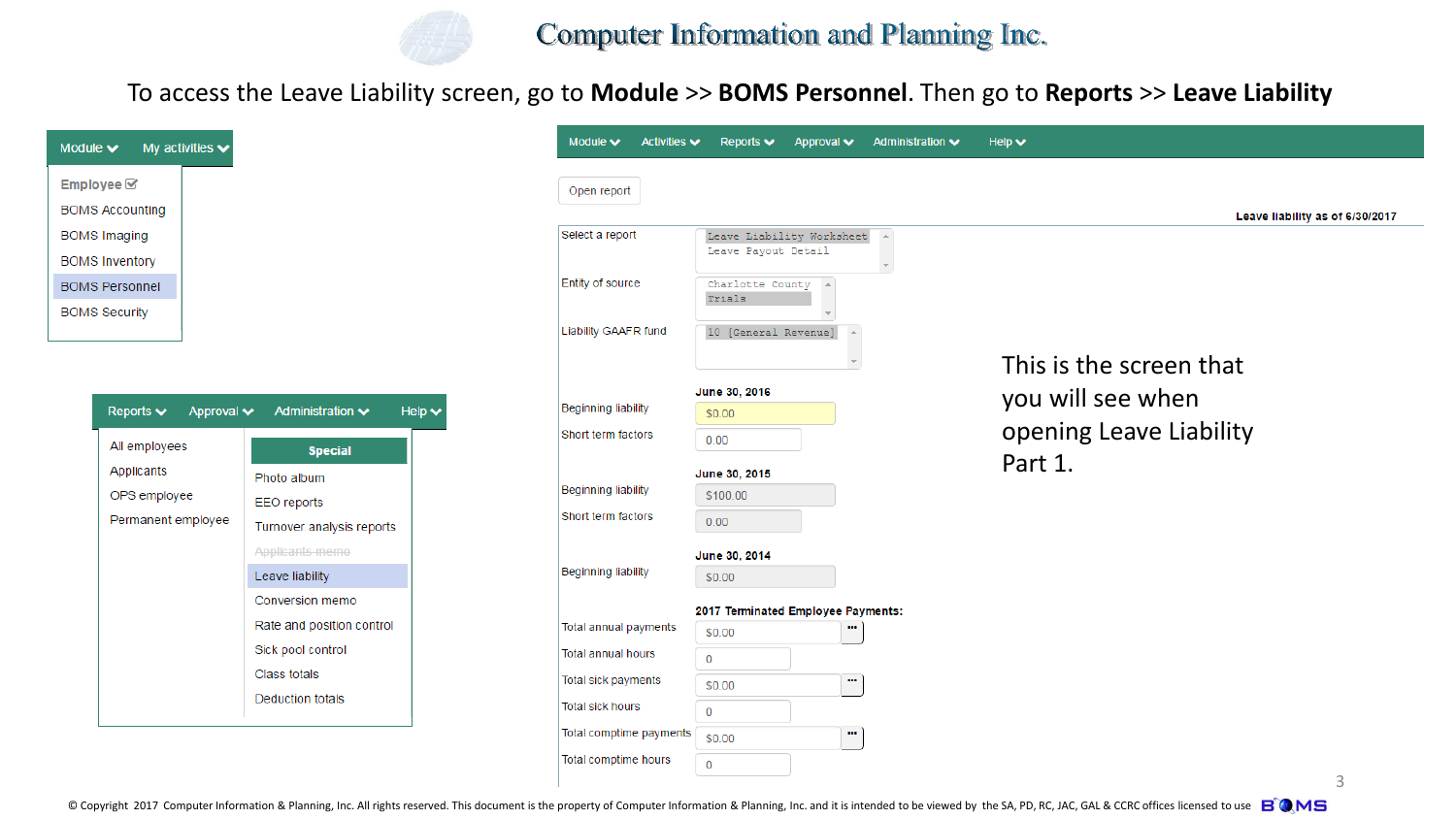

#### On the left side of the screen, you input information from last year's report

#### ANNUAL SICK AND COMPENSATORY LEAVE LIABILITY, PART 1 V11.18

#### **ENTITY: Trials**

**GAAFR Fund: General Revenue** 

 $\Delta$ 

| $i$ cpoit.                  |                                                 |                              |                                               | 06/30/2017     |              |
|-----------------------------|-------------------------------------------------|------------------------------|-----------------------------------------------|----------------|--------------|
| Select a report             | eave Liability Worksheet<br>Leave Payout Detail |                              | Total beginning compensated absence liability |                | \$10,000.00  |
|                             |                                                 |                              | Cost of leave earned                          |                | \$341,803.66 |
| Entity of source            | Charlotte County 4                              |                              | Cost of leave available                       |                | \$351,803.66 |
|                             | Trials                                          | For your reference, the $\#$ | Terminated employee annual leave payment      |                | \$0.00       |
| <b>Liability GAAFR fund</b> | 10 [General Revenue]                            | represents the calculation   | Terminated employee sick leave payment        |                | \$0.00       |
|                             |                                                 | made from the Leave          | Terminated employee comp-time leave payment   |                | \$0.00       |
|                             |                                                 | Liability worksheet. See     | Cost of annual leave used                     |                | \$9,278.50   |
|                             | June 30, 2016                                   |                              | Cost of sick leave used                       | 3              | \$535.36     |
| <b>Beginning liability</b>  | \$10,000.00                                     | page 7.                      | Cost of comp-time leave used                  |                | \$284.16     |
| Short term factors          | 0.00                                            |                              | <b>Total leave deletions</b>                  |                | \$10,098.02  |
|                             |                                                 |                              | Short-term leave factor                       |                | 0.0287       |
|                             | June 30, 2015                                   |                              | Ending compensated annual liability           |                | \$505,201.97 |
| <b>Beginning liability</b>  | \$100.00                                        |                              | Ending compensated sick liability             | $\overline{2}$ | \$23,310.02  |
| Short term factors          | $0.00 \leftarrow$                               |                              | Ending compensated comp-time liability        |                | \$0.00       |
|                             |                                                 |                              | Total ending compensated absense liability    |                | \$528,511.99 |
| <b>Beginning liability</b>  | June 30, 2014                                   |                              | Cumulative leave factors                      |                | 0.0287       |
|                             | \$0.00                                          |                              | 1-year Average                                |                | 0.0287       |
|                             | 2017 Terminated Employee Payments:              |                              | Short-term compensated absense liability      |                | \$15,168.29  |
| Total annual payments       | <br>\$0.00                                      |                              | 60-day leave payout                           |                | \$2,528.05   |
| <b>Total annual hours</b>   | $\overline{0}$                                  |                              | Amount due with 1 year                        |                | \$12,640.25  |
|                             |                                                 |                              | <b>Total leave hours earned</b>               |                | 8,168.25     |
| Total sick payments         | $\cdots$<br>\$0.00                              |                              | Terminated employee annual leave hours        |                | 0.00         |
| <b>Total sick hours</b>     | $\Omega$                                        |                              | Terminated employee sick leave hours          |                | 0.00         |
| Total comptime payments     | ш<br>\$0.00                                     |                              | Terminated employee comp-time leave hours     |                | 0.00         |
| Total comptime hours        |                                                 |                              | <b>Total leave hours used</b>                 |                | 266.75       |
|                             | $\mathbf 0$                                     |                              |                                               |                |              |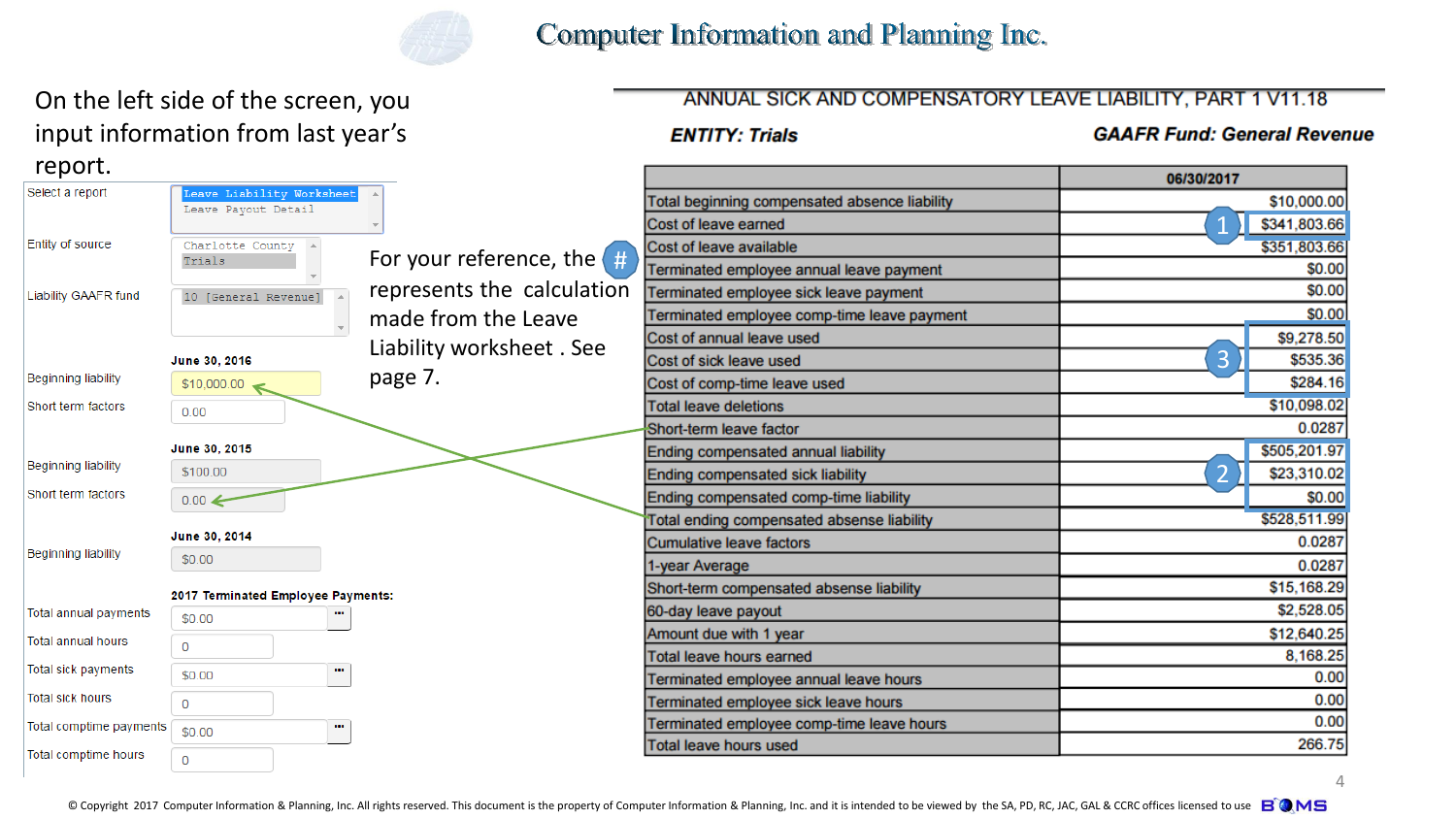



The amounts to be entered on the right side of the screen are provided by JAC. Once all the information is entered, click "**View**" to generate the report.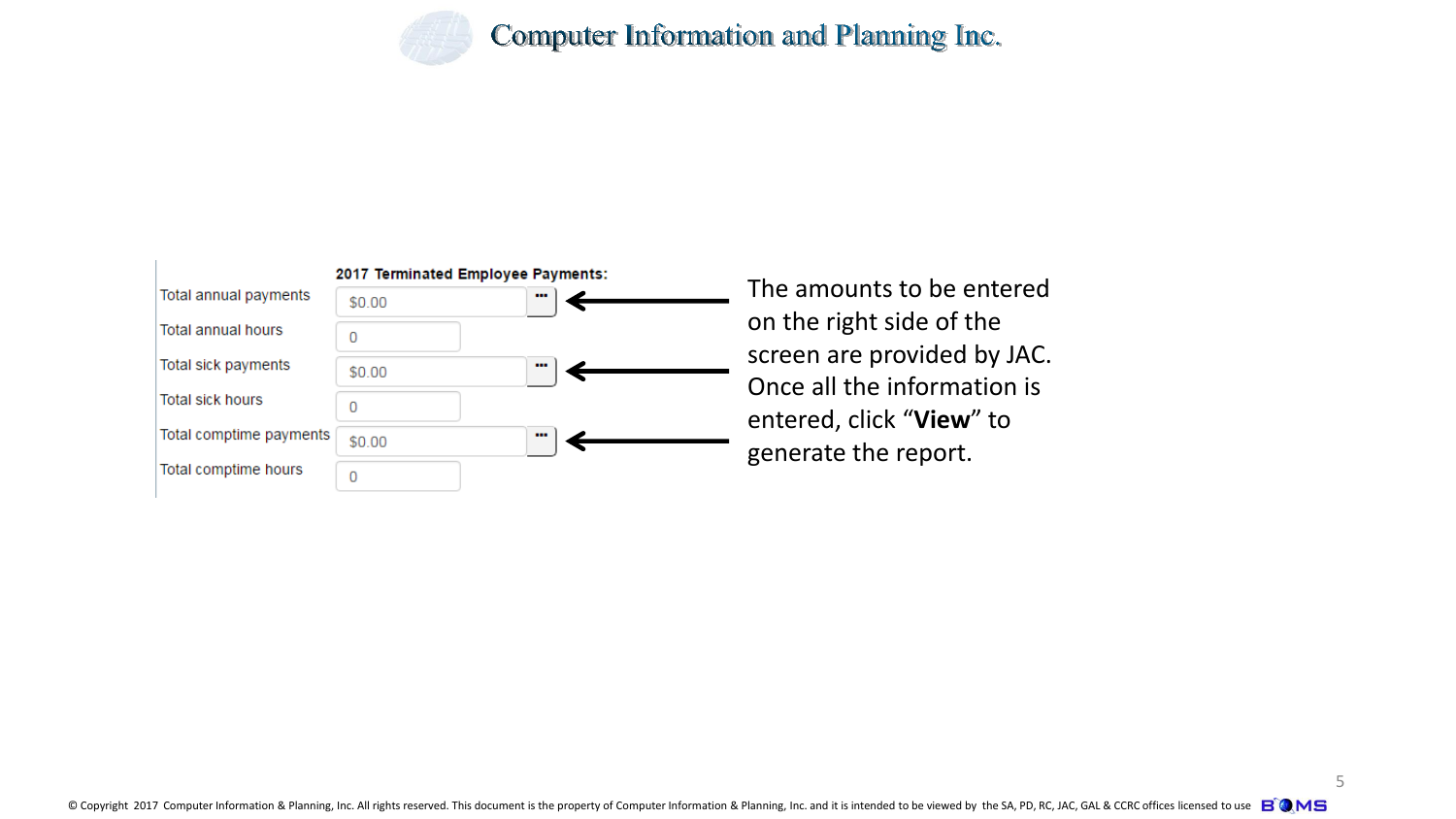

|                                               | ANNUAL SICK AND COMPENSATORY LEAVE LIABILITY, PART 1 V11.18 |  |  |
|-----------------------------------------------|-------------------------------------------------------------|--|--|
| <b>ENTITY: Trisls</b>                         | <b>GAAFR Fund: General Revenue</b>                          |  |  |
|                                               | 06/30/2017                                                  |  |  |
| Total beginning compensated absence liability | \$10,000.00                                                 |  |  |
| Cost of leave earned                          | \$341,803.66                                                |  |  |
| Cost of leave available                       | \$351,803.66                                                |  |  |
| Terminated employee annual leave payment      | \$0.00                                                      |  |  |
| Terminated employee sick leave payment        | \$0.00                                                      |  |  |
| Terminated employee comp-time leave payment   | \$0.00                                                      |  |  |
| Cost of annual leave used                     | \$9,278.50                                                  |  |  |
| Cost of sick leave used                       | \$535.36                                                    |  |  |
| Cost of comp-time leave used                  | \$284.16                                                    |  |  |
| <b>Total leave deletions</b>                  | \$10,098.02                                                 |  |  |
| Short-term leave factor                       | 0.0287                                                      |  |  |
| Ending compensated annual liability           | \$505,201.97                                                |  |  |
| Ending compensated sick liability             | \$23,310.02                                                 |  |  |
| Ending compensated comp-time liability        | \$0.00                                                      |  |  |
| Total ending compensated absense liability    | \$528,511.99                                                |  |  |
| <b>Cumulative leave factors</b>               | 0.0287                                                      |  |  |
| 1-year Average                                | 0.0287                                                      |  |  |
| Short-term compensated absense liability      | \$15,168.29                                                 |  |  |
| 60-day leave payout                           | \$2,528.05                                                  |  |  |
| Amount due with 1 year                        | \$12,640.25                                                 |  |  |
| <b>Total leave hours earned</b>               | 8,168.25                                                    |  |  |
| Terminated employee annual leave hours        | 0.00                                                        |  |  |
| Terminated employee sick leave hours          | 0.00                                                        |  |  |
| Terminated employee comp-time leave hours     | 0.00                                                        |  |  |
| Total leave hours used                        | 266.75                                                      |  |  |

Authorized signature

Date

This is the Leave Liability report that gets generated from the information you entered on the previous screen.